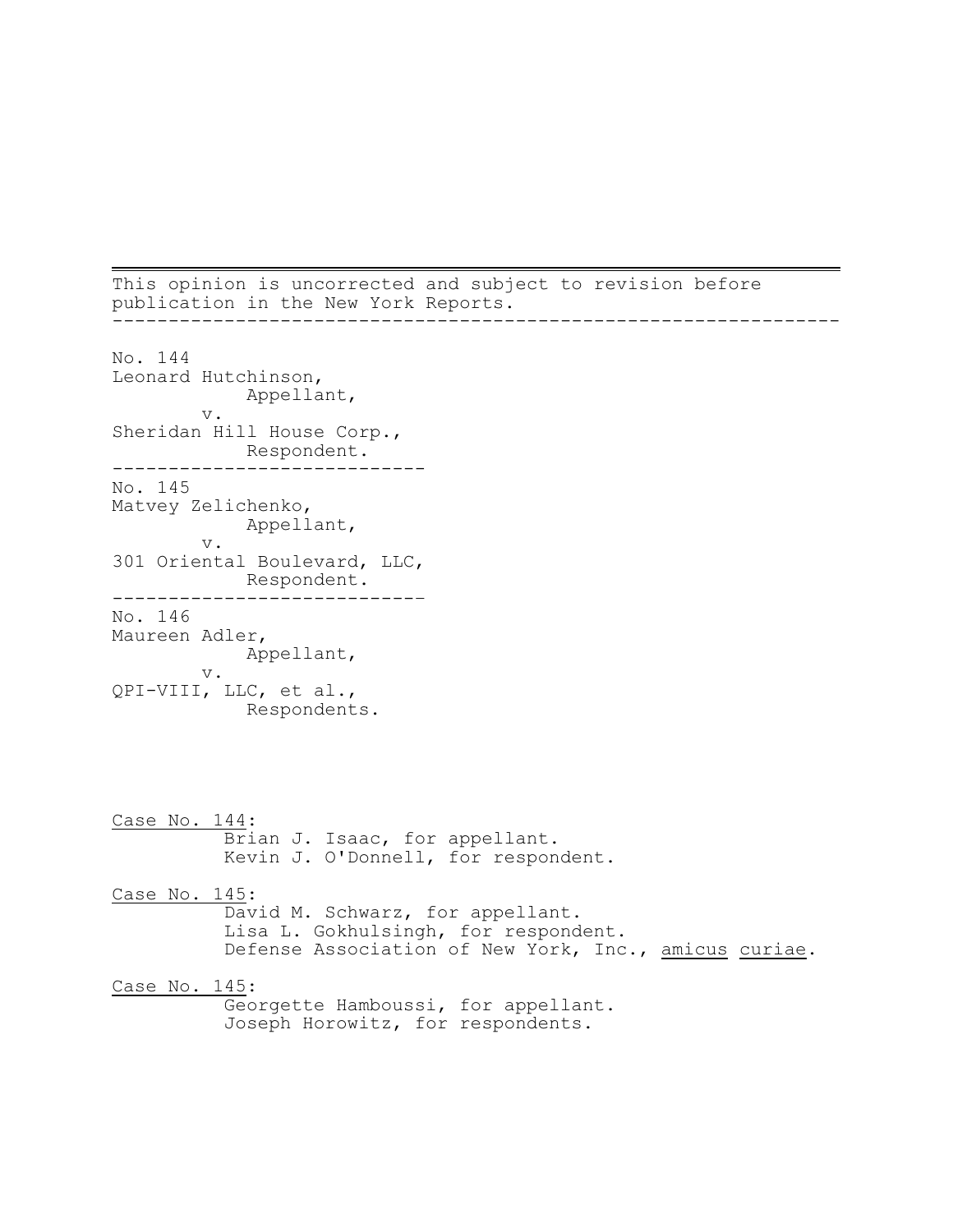# FAHEY, J.:

These cases teach that it is usually more difficult to define what is trivial than what is significant. The common factual and procedural thread among the three appeals before us is that an individual tripped on a defect in a sidewalk or stairway, and was injured, but was foreclosed from going to trial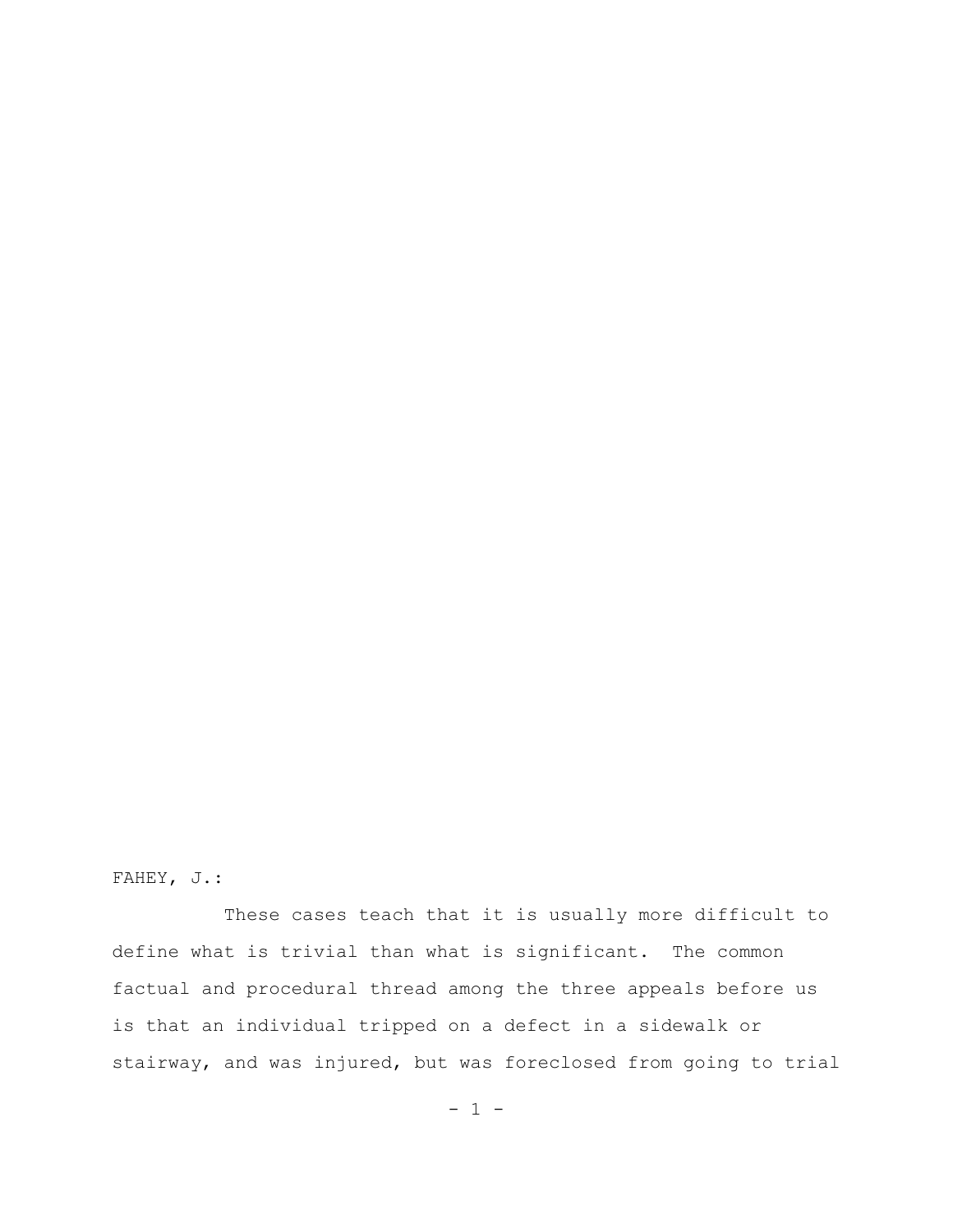on the ground that the defect was characterized as too trivial to be actionable. We hold that the Appellate Division erred in dismissing the complaint in two of the three cases.

I.

On April 23, 2009, plaintiff Leonard Hutchinson was walking on a concrete sidewalk in the Bronx when his right foot "caught" on a metal object protruding from the sidewalk and he fell, sustaining injuries. Hutchinson commenced this personal injury action against Sheridan Hill House Corp. (Sheridan). The sidewalk where Hutchinson tripped abuts a building owned by Sheridan, which is responsible for maintaining the sidewalk in a reasonably safe condition under Administrative Code of the City of New York § 7-210 (a).

Discovery ensued. Hutchinson was deposed, along with a housing development director associated with Sheridan and two of its porters. Testimony was given that the sidewalk had been replaced in the summer of 2007. For his part, Hutchinson described the metal object as being "screwed on in the concrete" and gave rough estimates of its dimensions.

An employee of Sheridan's counsel visited the sidewalk in December 2010 and photographed and measured the metal object. He concluded that the object, cylindrical in shape, projected "between one eighth of an inch . . . and one quarter of an inch" above the sidewalk and was "approximately five eighths of an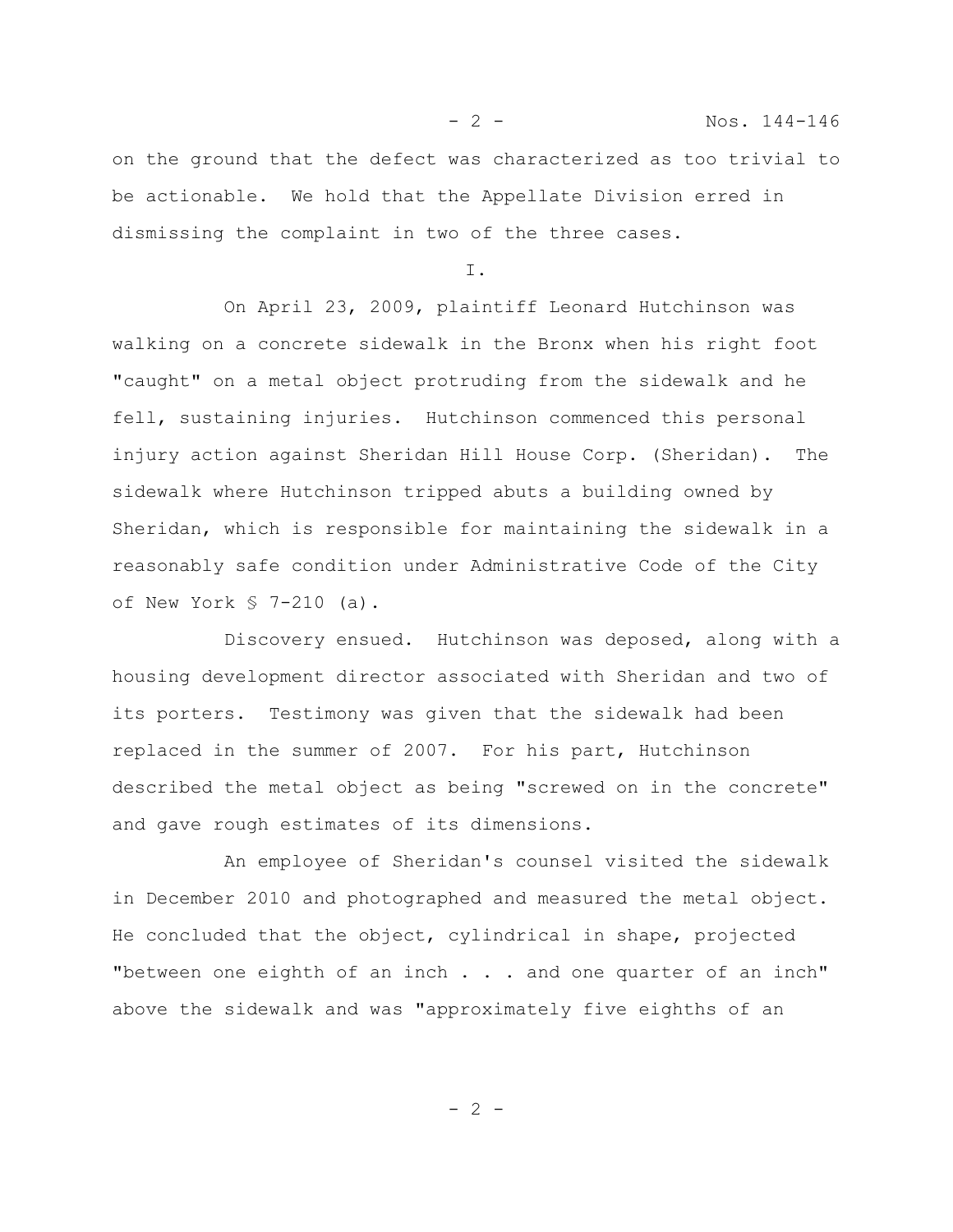inch" in diameter. $1$ 

Sheridan moved for summary judgment dismissing the complaint, asserting that the defect was trivial in nature and hence nonactionable and that Sheridan did not create, or have actual or constructive notice of, the defect. Sheridan submitted, among other documents, an affidavit of the law firm employee who had photographed the metal protrusion, giving his measurements; the photographs; the deposition testimony; and the engineer's report. In response, Hutchinson contended that there are issues of fact regarding whether the metal object created a hazard in the nature of a trap or snare and whether Sheridan had constructive notice of its existence.

Supreme Court granted summary judgment in favor of Sheridan on the ground that it lacked notice of the defect.<sup>2</sup> The Appellate Division affirmed, holding that Sheridan had demonstrated that it did not have notice of the defect and, in addition, that the metal object's "minor height differential alone is insufficient to establish the existence of a dangerous

<sup>&</sup>lt;sup>1</sup> A consulting engineer retained by Hutchinson's counsel visited the accident site in May 2011, by which time the protruding object had been removed. In an unsworn report submitted by Hutchinson as an expert witness disclosure, the engineer stated, without explanation, his opinion that the diameter of the metal object had been about one and a quarter inches.

<sup>&</sup>lt;sup>2</sup> In dicta, Supreme Court found the engineer's report admissible under Kearse v New York City Tr. Auth. (16 AD3d 45, 47 n 1 [2d Dept 2005]), but inconclusive, and did not credit his estimate of the object's diameter.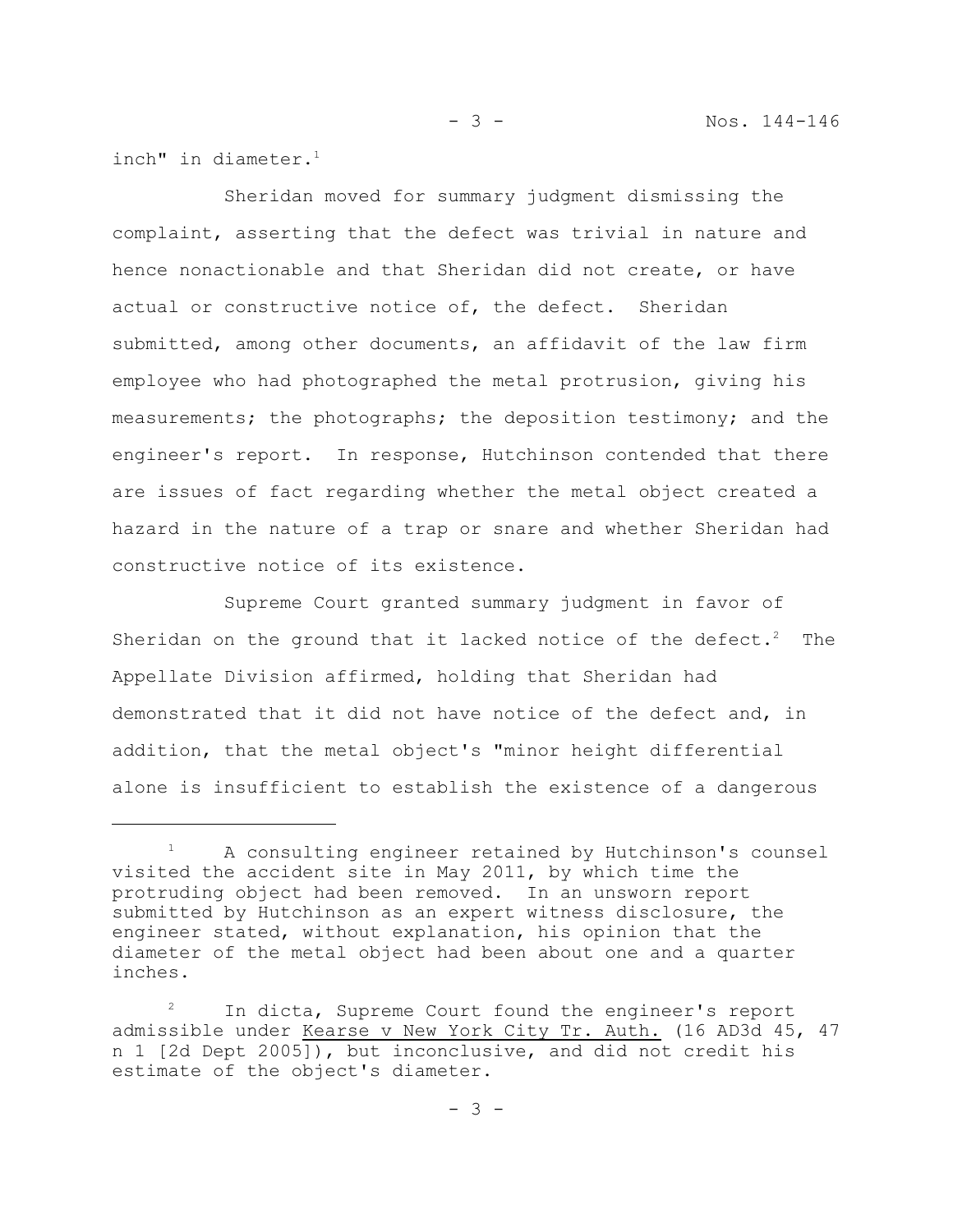- 4 - Nos. 144-146

or defective condition" (110 AD3d 552, 553 [1st Dept 2013]).

Two Justices dissented, reminding the majority that " 'there is no minimal dimension test or per se rule that a defect must be of a certain minimum height or depth in order to be actionable' " (id. at 554 [Acosta, J.P. and Saxe, J., dissenting], quoting Trincere v County of Suffolk, 90 NY2d 976, 977 [1997]). Moreover, the dissenters would have held that "an issue of fact remains as to whether the protruding piece of metal may be characterized as a trap or a snare such as could, without warning, snag a passerby's shoe" (110 AD3d at 556 [Acosta, J.P. and Saxe, J., dissenting]).

Hutchinson appeals pursuant to CPLR 5601 (a). We affirm.

#### II.

On May 2, 2010, plaintiff Matvey Zelichenko fell while walking down a staircase in the lobby of a residential building in Brooklyn he was visiting for the first time. The staircase has five risers or vertical elements. It has four step treads, made of terrazzo, 12 inches in horizontal depth, each with a oneinch nosing that projects over the riser below. There are handrails on each side, and Zelichenko made use of one.

On the second step tread from the bottom, Zelichenko's right leg "got caught" when he stepped on a part of the nosing where there was a missing piece or "chip." His leg twisted and he fell, with resulting injuries. Zelichenko commenced this

- 4 -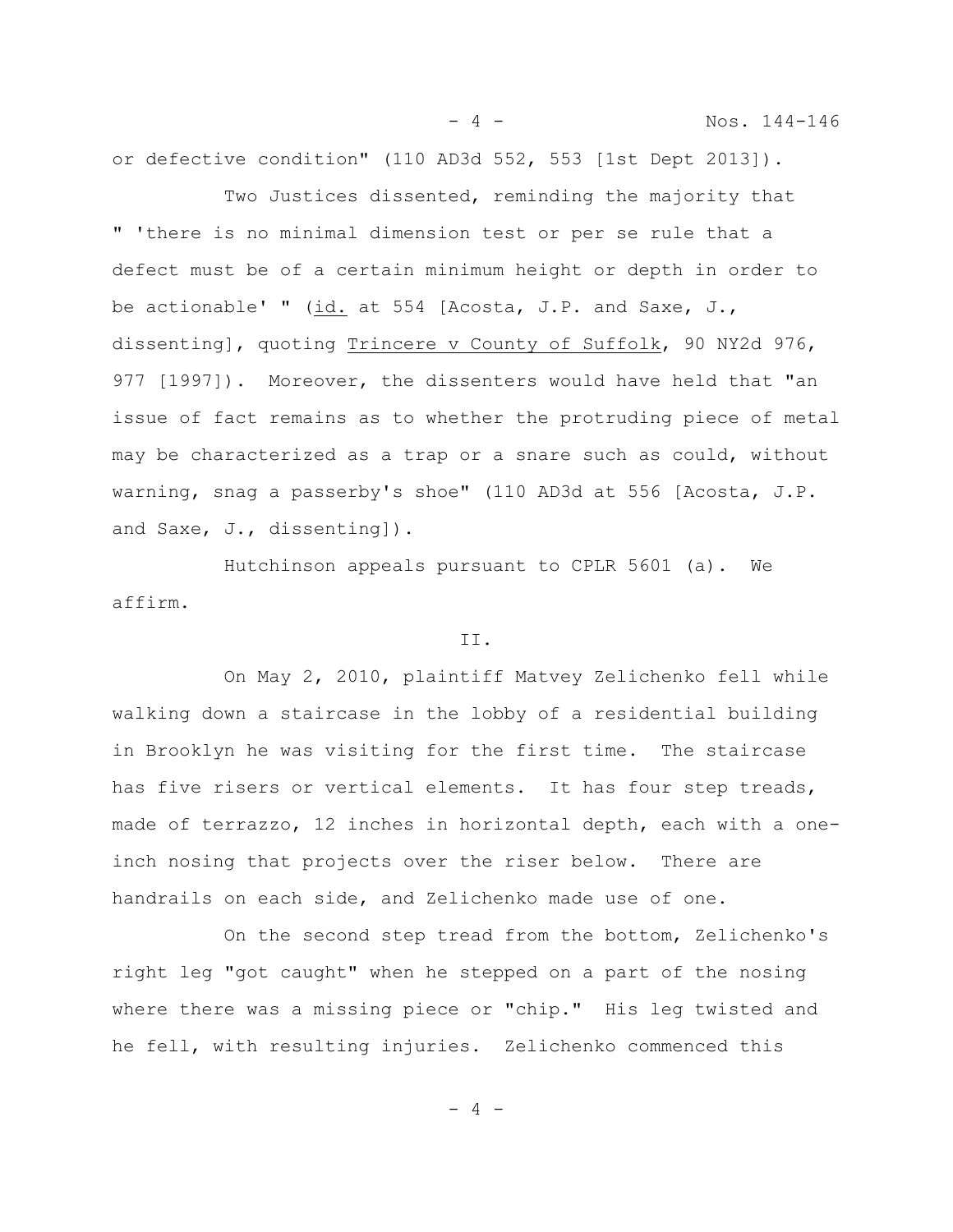personal injury action against 301 Oriental Boulevard, LLC (301 Oriental), the owner of the building.

During discovery, Zelichenko and the superintendent of the building gave deposition testimony. Zelichenko identified several photographs as fairly and accurately depicting the stairway and, in particular, the area of the missing "chip." In one such photograph, a shoe-clad foot is shown on the step tread in question, next to an indentation in the nosing of the step; the toe of the shoe projects over the nosing.

301 Oriental moved for summary judgment dismissing the complaint, contending that the alleged defect in the step was trivial and nonactionable as a matter of law and that it was not on notice of the defect. 301 Oriental relied on an affidavit of an engineering consultant, Jeffrey J. Schwalje, who had inspected, measured, and photographed the staircase in May 2011; the photographs; and the deposition testimony.

Schwalje measured the dimensions of the missing "chip" as 3 1/4 inches in width and 1/2 inch in depth. Schwalje stated that the chipped step tread in question "did not present a tripping or slipping hazard. The small chip in the nosing is forward of a person's foot contact area and would be safely negotiated. There was more than sufficient space behind the chip for an individual to safely plant his/her foot." He further opined that "[a] person descending the stairway would not bear any weight on the chipped space or any other part of the step

- 5 -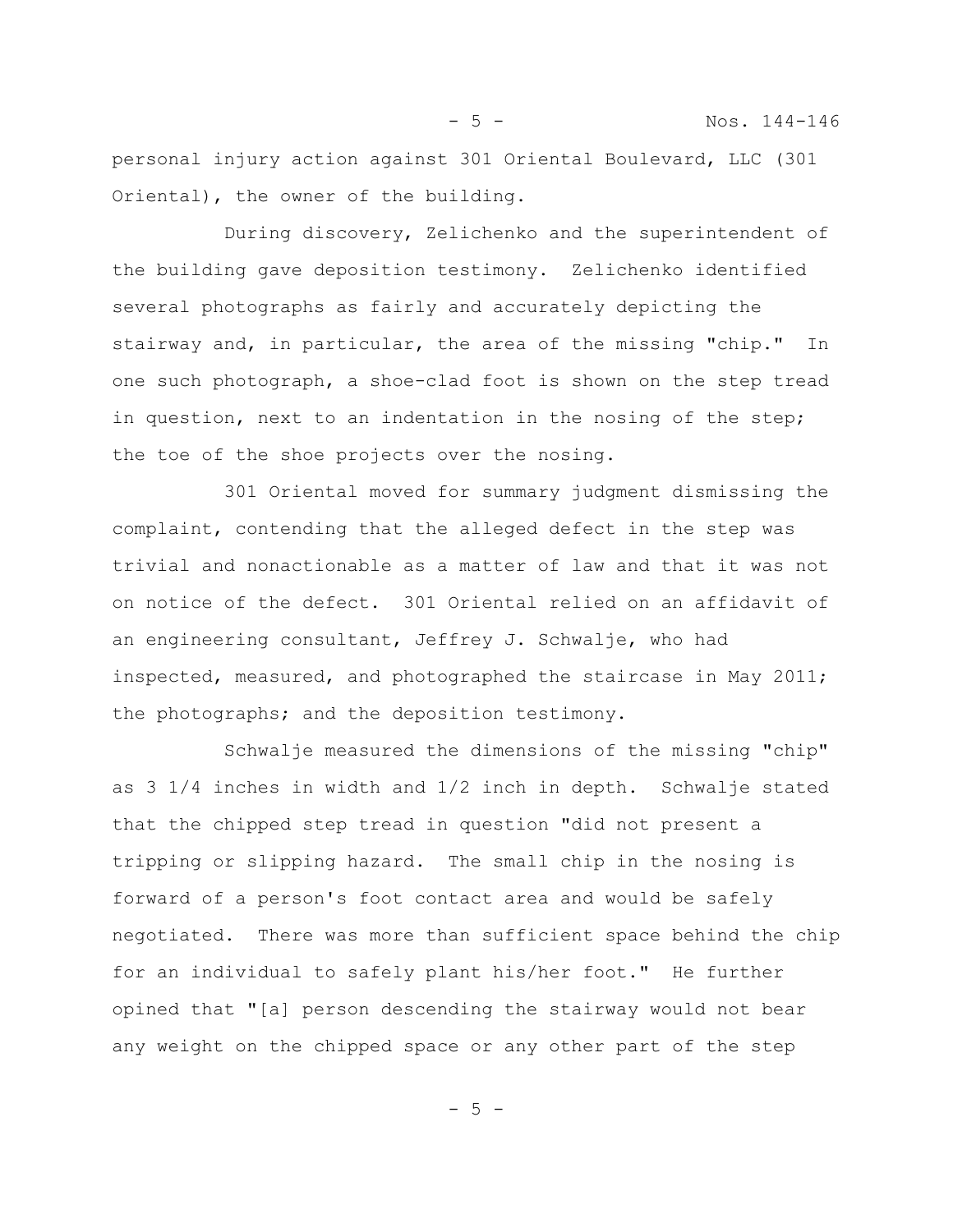edge in the subject step tread unless his/her foot completely overstepped the tread."

Zelichenko opposed the motion, relying on the photographs of the staircase and an affidavit of another engineer, Stuart K. Sokoloff. With regard to the size of the "chip," Sokoloff agreed with Schwalje's assessment of the width of the "chip" but, based on the photographs, he concluded that the depth of the missing area was one inch in places.

Sokoloff relied on a monograph entitled "The Staircase -- Studies of Hazards, Falls and Safer Design" by architecture professor John Templer. According to Sokoloff, Professor Templer, after explaining the physical processes whereby a human being walks down stairs, "states that one of the factors that may cause a fall is a broken tread" on a stairway, because "[w]hen our gait on stairs is disrupted or altered we can lose our balance or stumble especially when a defect is unsuspected, unknown, unanticipated and unexpected." Sokoloff added that "[i]t is necessary that all stair tread[s] be uniform without missing sections to support a person descending a stair in order for [the] person to maintain . . . balance when negotiating the steps."

Sokoloff criticized Schwalje's assertion that there was more than enough space behind the chip for an individual to place his or her foot. Citing Professor Templer, Sokoloff opined that "the foot can make contact with the end of the nosing." Sokoloff

- 6 -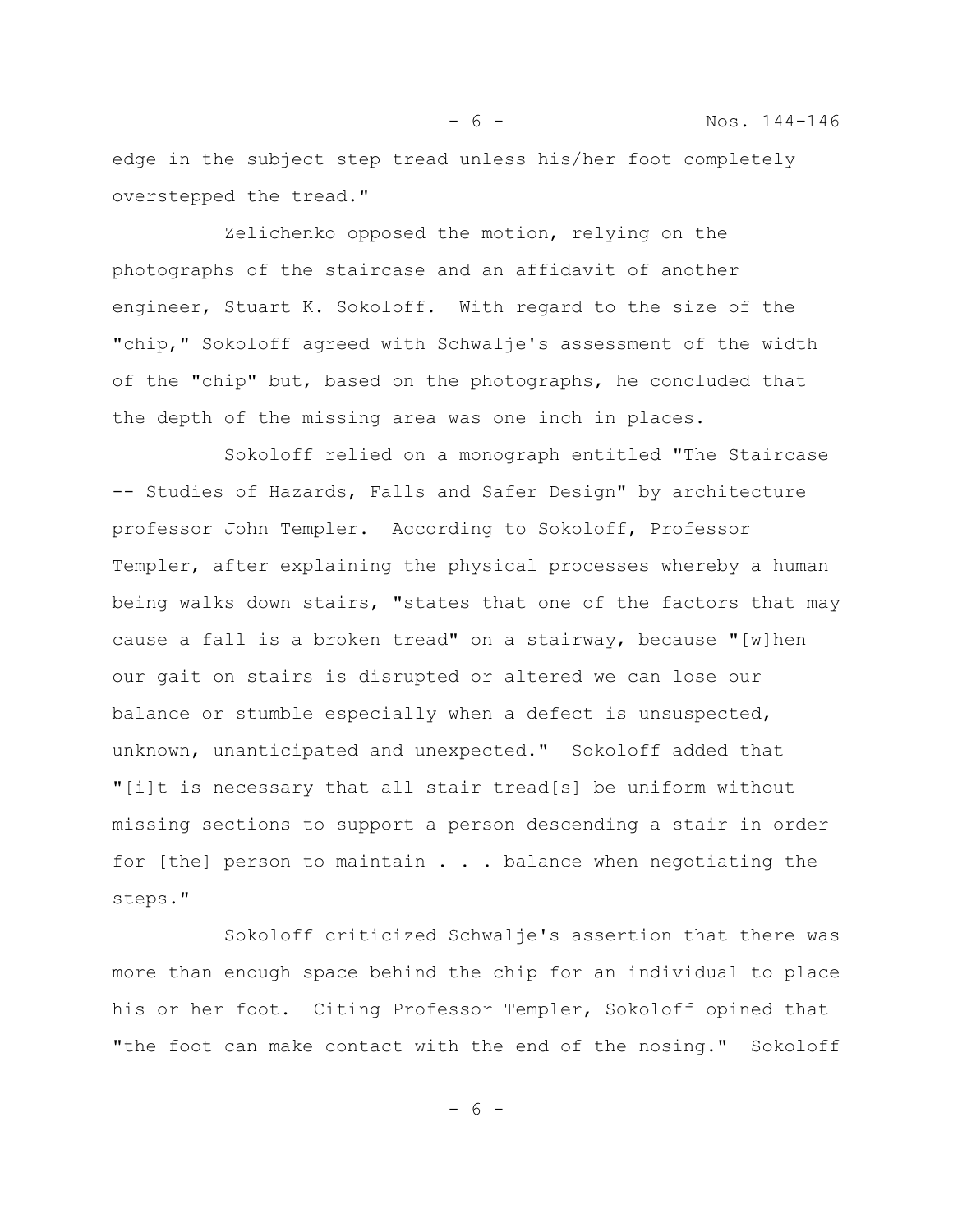explained the process as follows:

"As the other foot moves down the stairs, the foot currently in contact with the tip of the tread rolls forward until that second foot contacts the tread/step below. If a portion of the tip/nosing is missing during the stepping process . . . the contact area[] of the front of [the] foot is compromised/ reduced to an extent that there would be insufficient tread area to support the ball/front of [the] foot with full body weight on it, and the foot could roll due to lack of support. This explains the mechanism of plaintiff's fall."

Supreme Court denied 301 Oriental's motion, ruling that issues of fact existed as to actual or constructive notice and as to whether the alleged defect was trivial as a matter of law. The Appellate Division reversed Supreme Court's order and granted 301 Oriental's motion.

The Appellate Division stated that

"[t]he evidence revealed that the alleged defect consisted of a chip measuring about 3 1/4 inches wide and about 1/2 inch deep, located almost entirely on the edge of the second to last step from the bottom, and not on the walking surface. Upon an examination of all of the facts presented, we find that the alleged defect was trivial, did not possess the characteristics of a trap or nuisance, and, therefore, was not actionable" (117 AD3d 1038, 1040 [2d Dept 2014]).

We granted Zelichenko leave to appeal (24 NY3d 904 [2014]) and now reverse.

#### III.

On March 30, 2010, plaintiff Maureen Adler was injured in a fall on the interior staircase of the apartment building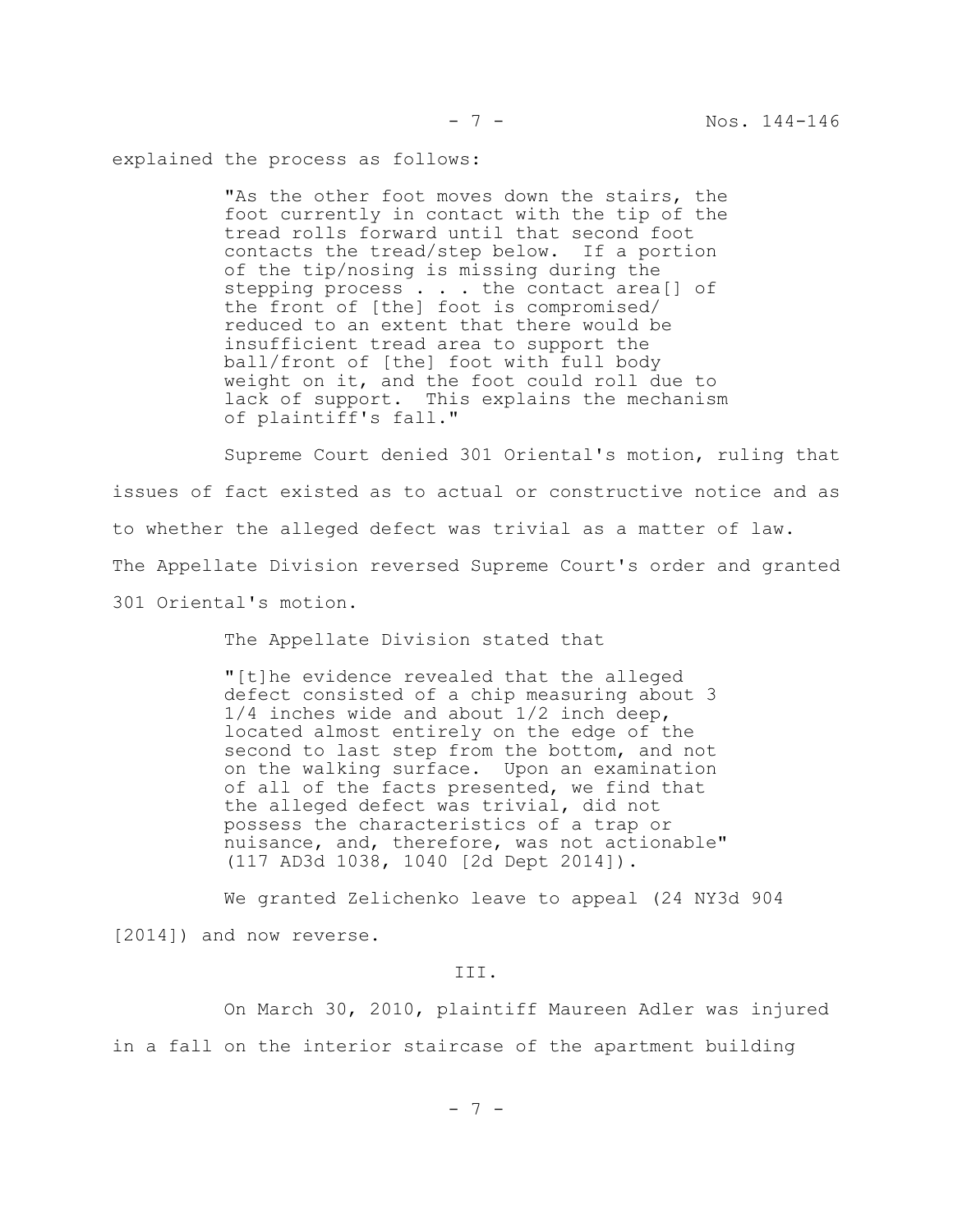where she lived. As she recalled in her deposition testimony, she was walking down the stairs when her right foot "got caught" on "a big clump in the middle of the stair" -- a protrusion of some sort in a step tread -- which had "been painted over." Adler commenced a personal injury action against QPI-VIII LLC and Vantage Management Services, LLC, the owner and manager of the building.

Adler's counsel photographed the protrusion in the step, and at her deposition Adler acknowledged that the photographs fairly and accurately depicted the stairway and the "clump." Adler testified that the stairway was illuminated by a 60-watt light bulb, that she was "[p]robably looking down" as she descended the stairs, that she did not recall any dirt or debris on the stairs, and that they were not slippery or cracked. She explained that she was very familiar with the stairway and in fact had seen the "clump" before on previous occasions.

The building superintendent testified that he had not noticed any uneven surface on the stairs prior to Adler's accident nor received any complaints about such. He stated that the stairs had been painted some "three or four years before" the date of the accident.

Defendants moved for summary judgment dismissing the complaint, asserting that the alleged defect was trivial in nature and hence nonactionable and that they had not created the defect and did not have actual or constructive notice of its

- 8 - Nos. 144-146

- 8 -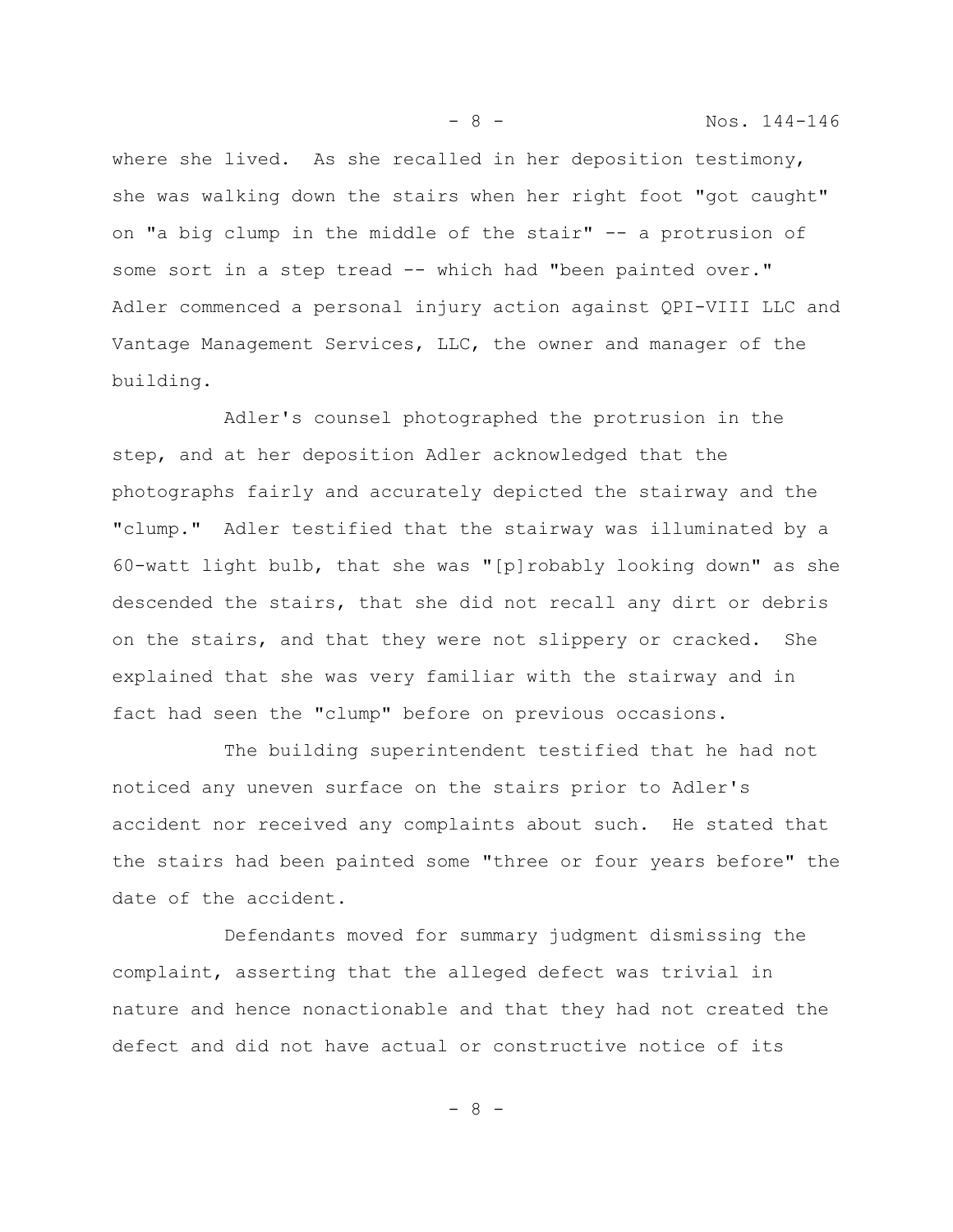- 9 - Nos. 144-146

existence. They relied on Adler's photographs as well as the deposition transcripts. Notably, defendants did not produce any measurements or other evidence of the dimensions of the "clump."<sup>3</sup>

Supreme Court denied the motion, ruling that defendants had failed to establish as a matter of law that they neither created the alleged defect nor had actual or constructive notice of it, or that the defect was trivial. The Appellate Division reversed and granted the motion, ruling that "[t]he evidence, and in particular the photographs, established that the alleged defect was trivial as a matter of law and did not possess the characteristics of a trap or nuisance, and, therefore, was not actionable. In opposition, the plaintiff failed to raise a triable issue of fact" (124 AD3d 567, 568-569 [2d Dept 2015] [citations omitted]). The Appellate Division did not pass on the issue of notice. We granted Adler leave to appeal (25 NY3d 903 [2015]) and now reverse.

#### IV.

In Trincere v County of Suffolk (90 NY2d 976 [1997]), this Court held that "there is no 'minimal dimension test' or per se rule that a defect must be of a certain minimum height or depth in order to be actionable"  $(id.$  at 977), and therefore that granting summary judgment to a defendant "based exclusively on the dimension[s] of the  $\ldots$  defect is unacceptable" (id. at

<sup>&</sup>lt;sup>3</sup> Adler herself did not offer a measurement of the protrusion at any stage of this action.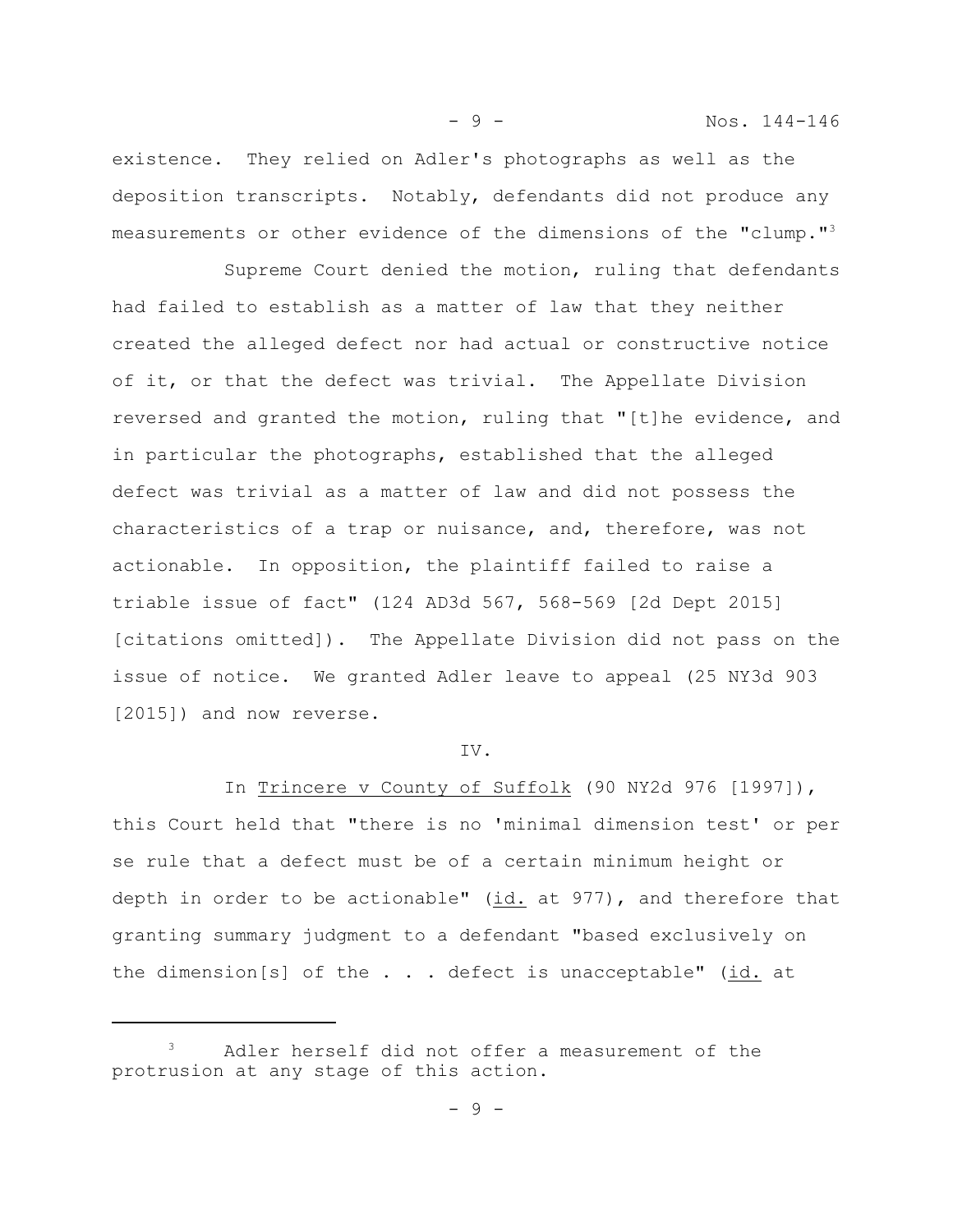- 10 - Nos. 144-146

977-978). Plaintiff Trincere tripped over a concrete paving slab, raised about a half-inch in relation to the surrounding slabs in a plaza, and the lower courts dismissed her complaint, ruling the defect trivial as a matter of law. We held that a court must consider "all the facts and circumstances presented" (id. at 977) before concluding that no issue of fact exists, and emphasized that these factors will include, but should not be limited to, "the dimension[s] of the defect at issue" (id.). For this reason, we noted that "whether a dangerous or defective condition exists on the property of another so as to create liability . . . is generally a question of fact for the jury" (id. [internal quotation marks omitted]). Nevertheless, we noted that the Appellate Division had in fact considered all "the facts presented, including the width, depth, elevation, irregularity and appearance of the defect along with the time, place and circumstance of the injury" (Trincere, 90 NY2d at 978 [internal quotation marks omitted]), and we concluded that it had properly ruled that no issue of fact existed (id.).

Trincere thus recognizes the doctrine that a defect alleged to have caused injury to a pedestrian may be trivial as a matter of law, but requires a holding of triviality to be based on all the specific facts and circumstances of the case, not size alone. In our opinion, we cited Guerrieri v Summa (193 AD2d 647 [2d Dept 1993]), which expressed the trivial defect doctrine as the principle that a defendant " 'may not be cast in damages for

- 10 -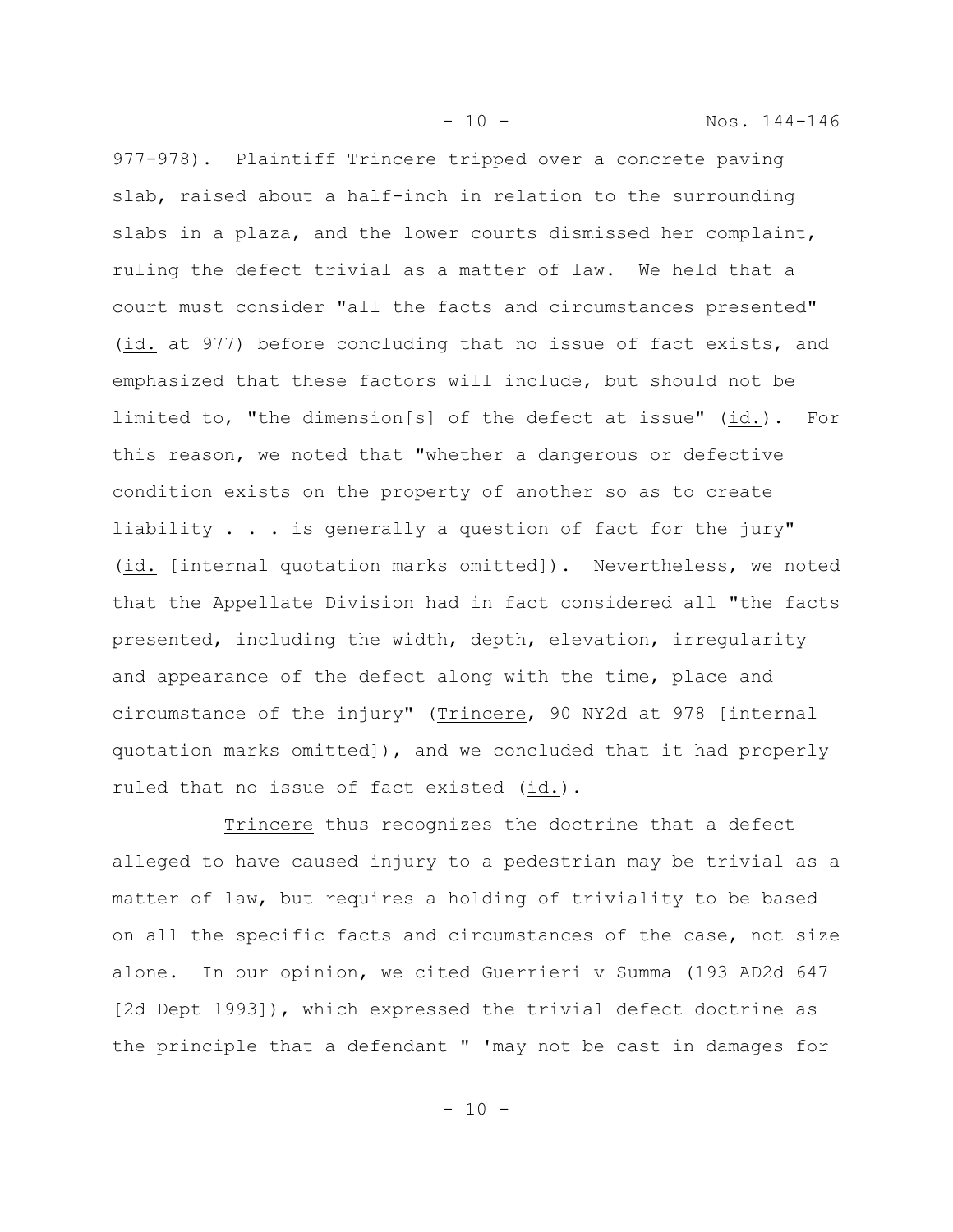negligent maintenance by reason of trivial defects on a walkway, not constituting a trap or nuisance, as a consequence of which a pedestrian might merely stumble, stub his toes, or trip over a raised projection' " (id. at 647, quoting Liebl v Metropolitan Jockey Club, 10 AD2d 1006, 1006 [2d Dept 1960], rearg denied, 11 AD2d 946 [2d Dept 1960]; see also e.g. Trionfero v Vanderhorn, 6 AD3d 903, 903-904 [3d Dept 2004]; Squires v County of Orleans, 284 AD2d 990, 990 [4th Dept 2001]; Morales v Riverbay Corp., 226 AD2d 271, 271 [1st Dept 1996]). Trincere and the line of cases in which it stands establish the principle that a small difference in height or other physically insignificant defect is actionable if its intrinsic characteristics or the surrounding circumstances magnify the dangers it poses, so that it "unreasonably imperil[s] the safety of" a pedestrian (Wilson v Jaybro Realty & Development Co., 289 NY 410, 412 [1943]).

The repetition of the phrase "not constituting a trap" in many Appellate Division opinions should not be taken to limit the means by which a plaintiff may demonstrate a question of fact concerning the hazard posed by a physically small defect. Liability does not "turn[] upon whether the hole or depression, causing the pedestrian to fall, . . . constitutes 'a trap' " (Loughran v New York, 298 NY 320, 321-322 [1948]). The case law provides numerous examples of factors that may render a physically small defect actionable, including a jagged edge (see e.g. Lupa v City of Oswego, 117 AD3d 1418, 1419 [4th Dept 2014];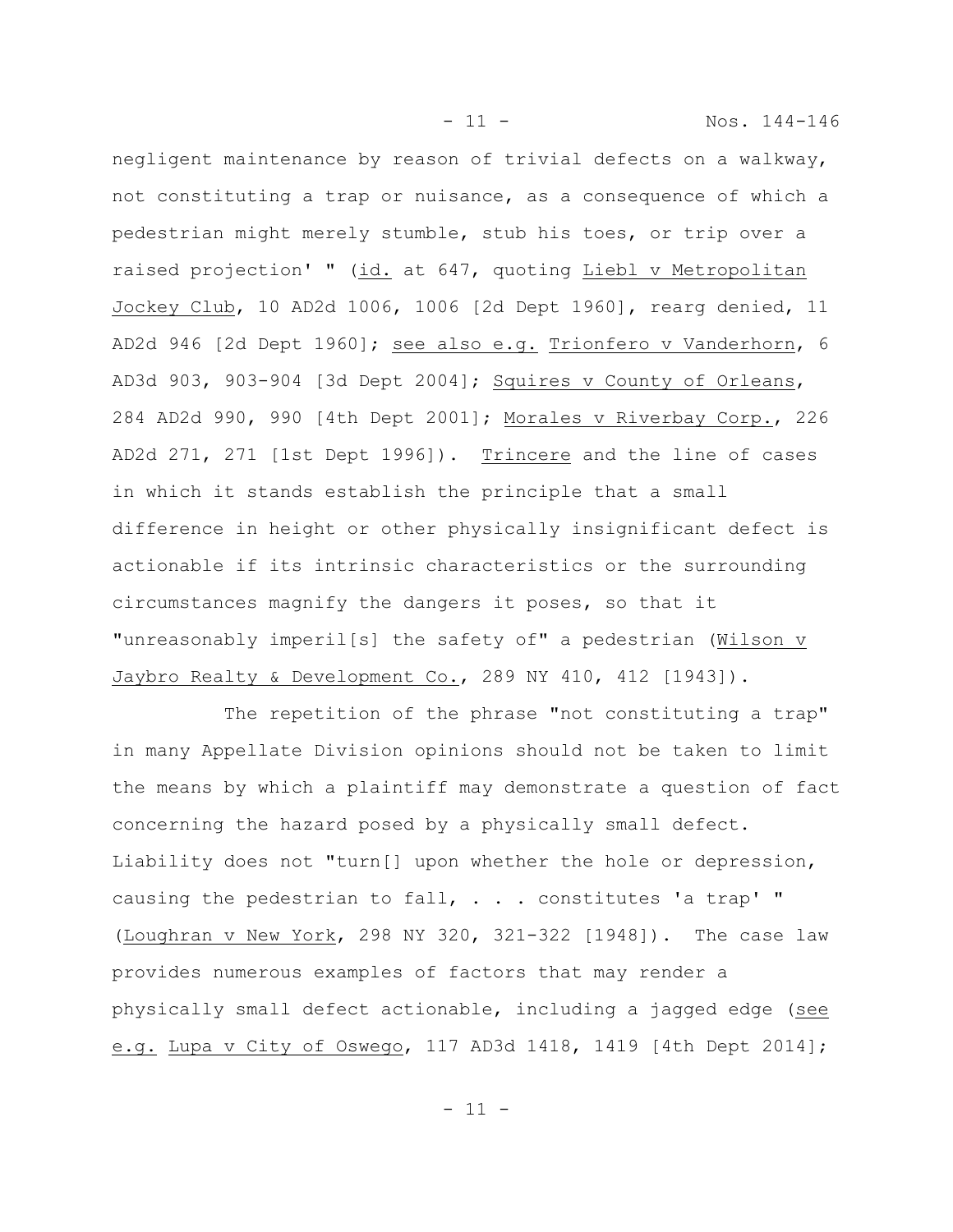- 12 - Nos. 144-146

Jacobsen v Krumholz, 41 AD3d 128, 128-129 [1st Dept 2007]); a rough, irregular surface (see e.g. Tese-Milner v 30 E. 85th St. Co., 60 AD3d 458, 458 [1st Dept 2009]); the presence of other defects in the vicinity (see e.g. Young v City of New York, 250 AD2d 383, 384 [1st Dept 1998]); poor lighting (see e.g. McKenzie v Crossroads Arena, LLC, 291 AD2d 860, 860-861 [4th Dept 2002], lv dismissed 98 NY2d 647 [2002]); or a location  $-$  such as a parking lot, premises entrance/exit, or heavily traveled walkway -- where pedestrians are naturally distracted from looking down at their feet (see e.g. Brenner v Herricks Union Free Sch. Dist., 106 AD3d 766, 767 [2d Dept 2013]; Wilson v Time Warner Cable, Inc., 6 AD3d 801, 802 [3d Dept 2004]; George v N.Y. City Transit Auth., 306 AD2d 160, 161 [1st Dept 2003]; Glickman v City of New York, 297 AD2d 220, 221 [1st Dept 2002]; Argenio v Metropolitan Transp. Auth., 277 AD2d 165, 166 [1st Dept 2000], rearg denied, 2001 NY App Div LEXIS 1472 [1st Dept 2001]; Jacobsen, 41 AD3d at 128-129; Tesak v Marine Midland Bank, N.A., 254 AD2d 717, 718 [4th Dept 1998]).

Our survey of such cases indicates that the lower courts, appropriately, find physically small defects to be actionable when their surrounding circumstances or intrinsic characteristics make them difficult for a pedestrian to see or to identify as hazards or difficult to traverse safely on foot. Attention to the specific circumstances is always required and undue or exclusive focus on whether a defect is a "trap" or

- 12 -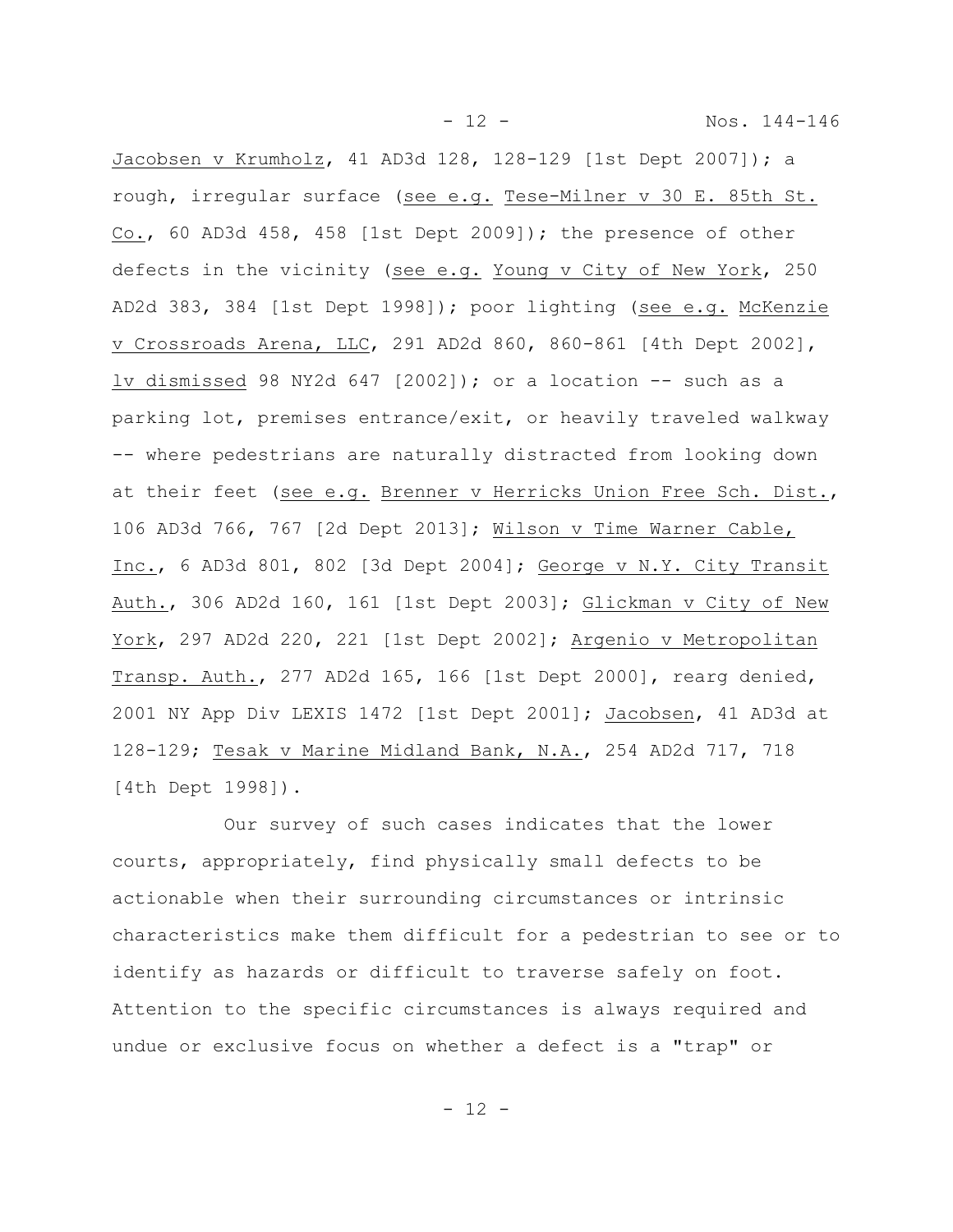"snare" is not in keeping with Loughran and Trincere.

Finally, the trivial defect doctrine is best understood with our well-established summary judgment standards in mind. In a summary judgment motion, the movant must make a prima facie showing of entitlement to judgment as a matter of law before the burden shifts to the party opposing the motion to establish the existence of a material issue of fact (see Alvarez v Prospect Hosp., 68 NY2d 320, 324 [1986]). A defendant seeking dismissal of a complaint on the basis that the alleged defect is trivial must make a prima facie showing that the defect is, under the circumstances, physically insignificant and that the characteristics of the defect or the surrounding circumstances do not increase the risks it poses. Only then does the burden shift to the plaintiff to establish an issue of fact.

V.

We now apply these principles to the cases before us on appeal.

In Hutchinson, defendant Sheridan met its burden of making a prima facie showing that the cylindrical projection was trivial as a matter of law by producing measurements indicating that it was only about one quarter of an inch in height and about five-eighths of an inch in diameter, together with evidence of the surrounding circumstances. The dimensions are set out in the record on appeal, which contains photographs showing ruler measurements of the object.

- 13 - Nos. 144-146

- 13 -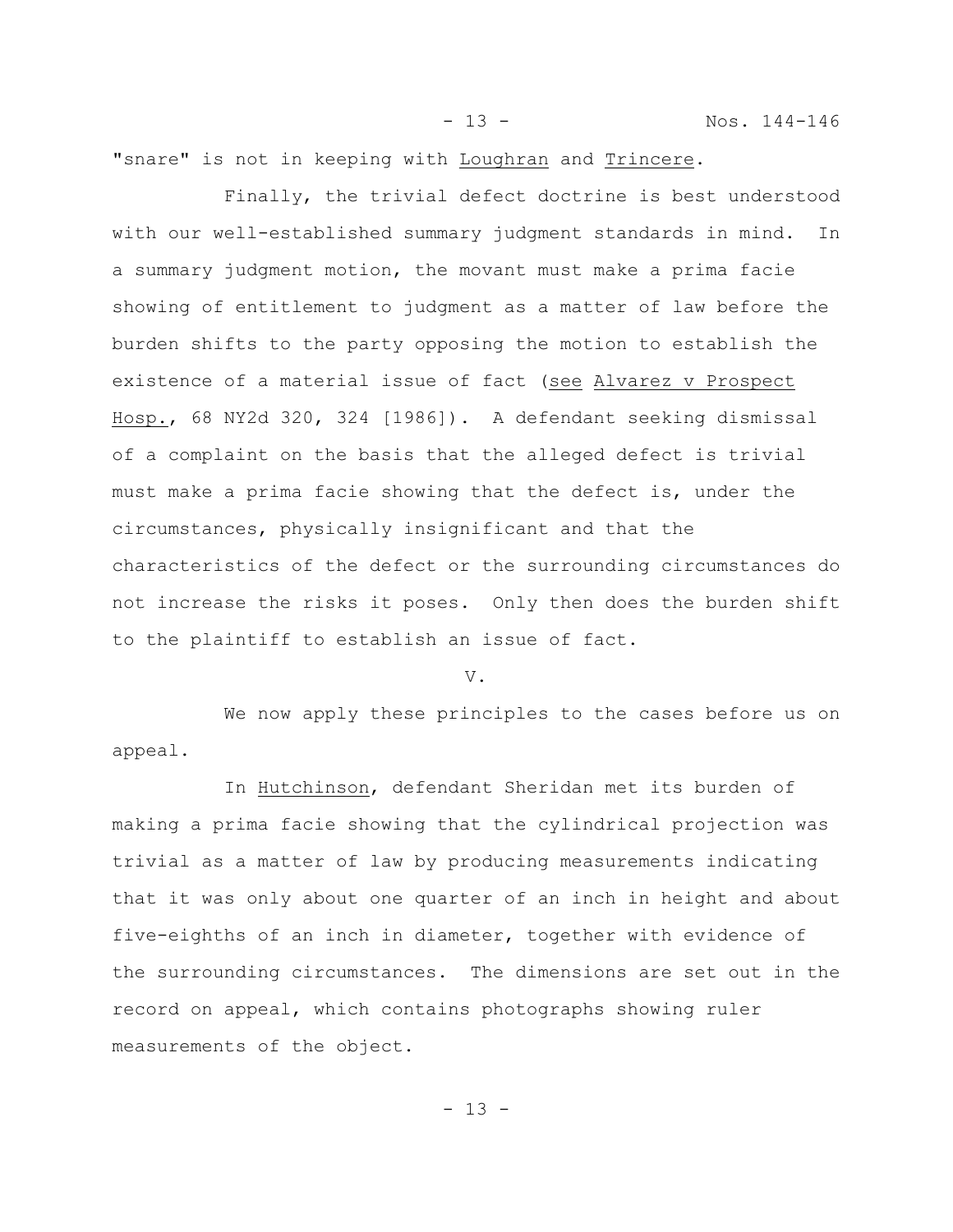Plaintiff Hutchinson, seeking to show a triable issue of fact concerning features of the defect that would magnify the hazard it presents, asserts that the object had an abrupt edge, was irregular in shape, and was firmly inserted into the sidewalk, so that, in the words of the dissenting Justices at the Appellate Division, it "could, without warning, snag a passerby's shoe" (110 AD3d at 556 [Acosta, J.P. and Saxe, J., dissenting]). Hutchinson also suggests that he was not required to look down at his feet while walking along the sidewalk.

The characteristics enumerated by Hutchinson -- the abruptness of the projecting edge, the alleged irregularity of its shape, and its rigidity and firm insertion into the sidewalk -- are not dispositive, being true of many contours in a sidewalk. Moreover, contrary to the assertions of Hutchinson and the Appellate Division dissenters, the test established by the case law in New York is not whether a defect is capable of catching a pedestrian's shoe. Instead, the relevant questions are whether the defect was difficult for a pedestrian to see or to identify as a hazard or difficult to pass over safely on foot in light of the surrounding circumstances.

Here, the metal object that Hutchinson tripped over, protruding only about a quarter of an inch above the sidewalk, was in a well-illuminated location approximately in the middle of the sidewalk and in a place where a pedestrian would not be obliged by crowds or physical surroundings to look only ahead.

 $- 14 -$ 

- 14 - Nos. 144-146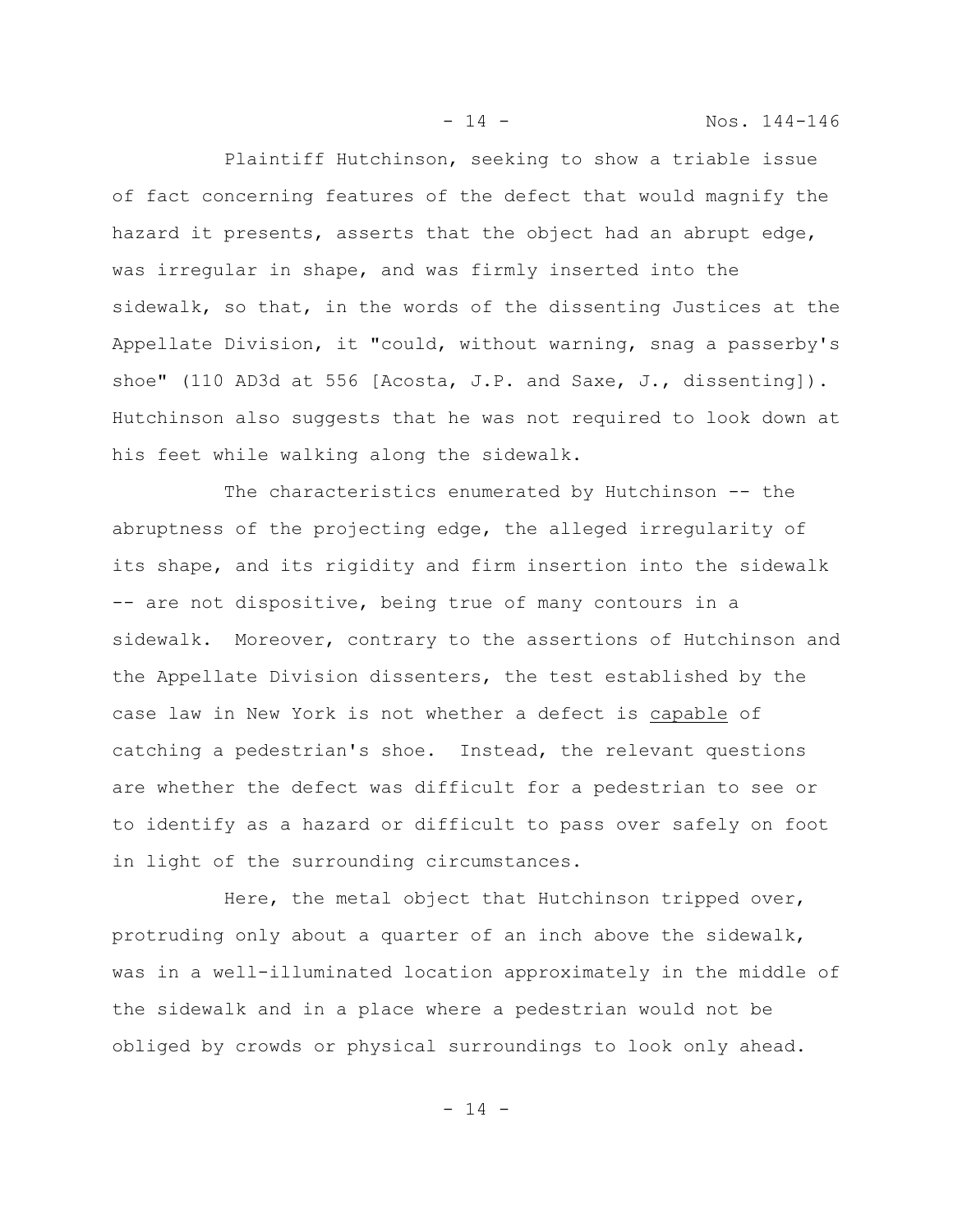The object stood alone and was not hidden or covered in any way so as to make it difficult to see or to identify as a hazard. Its edge was not jagged and the surrounding surface was not uneven. Taking into account all the facts and circumstances presented, including but not limited to the dimensions of the metal object, we conclude that the defect was trivial as a matter of law.

The Appellate Division properly ruled that the defect was not actionable. There is accordingly no need for us to address Sheridan's alternative contention based on lack of actual or constructive notice.

### VI.

Plaintiff Zelichenko argues that the trivial defect doctrine should be limited to municipal defendants or to cases involving accidents on sidewalks, and does not apply to his fall on an interior staircase. He asserts that absent the trivial defect doctrine, a municipality would be burdened with inspecting, maintaining and repairing miles of sidewalk so as to rid public paths of every slight defect resulting from weathering and from expansion and contraction with changes in temperature. By contrast, Zelichenko points out, this policy consideration does not apply to owners of buildings, who may reasonably be required to ensure that interior walkways and staircases are safe. Moreover, he argues, expectations differ in varying locations and a person typically expects indoor surfaces to be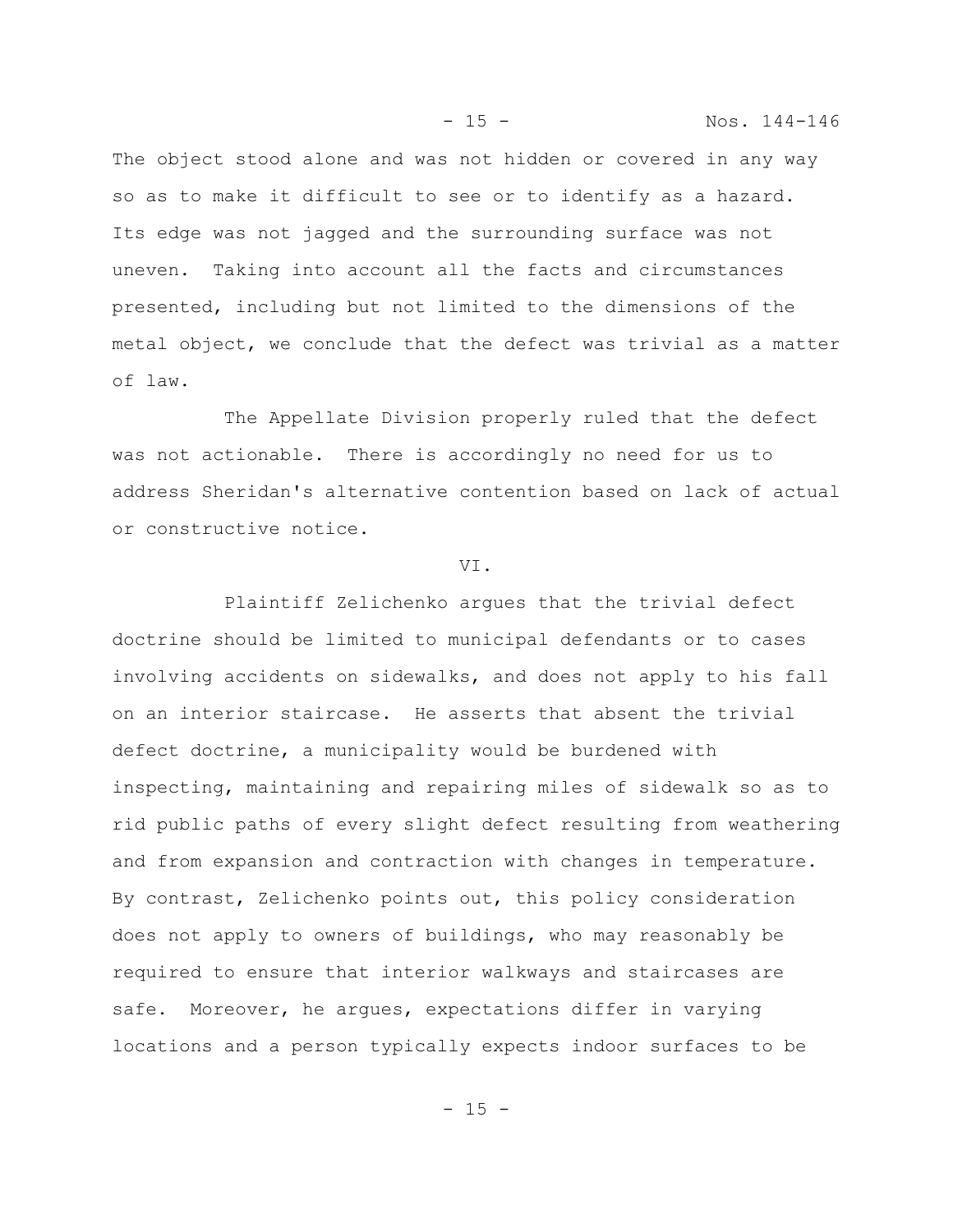more uniform and level, because they are not subject to so many changes due to the forces of nature.

- 16 - Nos. 144-146

While it is true that pedestrian expectations differ between exterior and interior walking surfaces, and the trivial defect doctrine may have salutary consequences for municipalities, we do not accept Zelichenko's invitation to reframe the law of personal injury liability so radically. The trivial defect doctrine is grounded on a fundamental principle that spans all types of liability: that if a "defect is so slight that no careful or prudent [person] would reasonably anticipate any danger from its existence," and yet an accident occurs that is traceable to the defect, there is no liability (Beltz v Yonkers, 148 NY 67, 70 [1895]). This principle is equally applicable to private landlords and municipalities. Moreover, the trivial defect doctrine has been applied to defects on stairways, including those that are inside privately owned buildings (see e.g. Cassizzi v Fordham Univ., 101 AD3d 645, 646 [1st Dept 2012]; Sawicki v Conklin Realty Co., LLC, 94 AD3d 1083, 1083 [2d Dept 2012]; Vachon v State, 286 AD2d 528, 530 [3d Dept 2001]; Slate v Fredonia Cent. Sch. Dist., 256 AD2d 1210, 1210-1211 [4th Dept 1998]).

Zelichenko's further contentions, however, convince us that reversal is required. The Appellate Division in Zelichenko, in examining "all of the facts presented" (117 AD3d at 1040) as required by Trincere, concluded as a matter of law that the

 $- 16 -$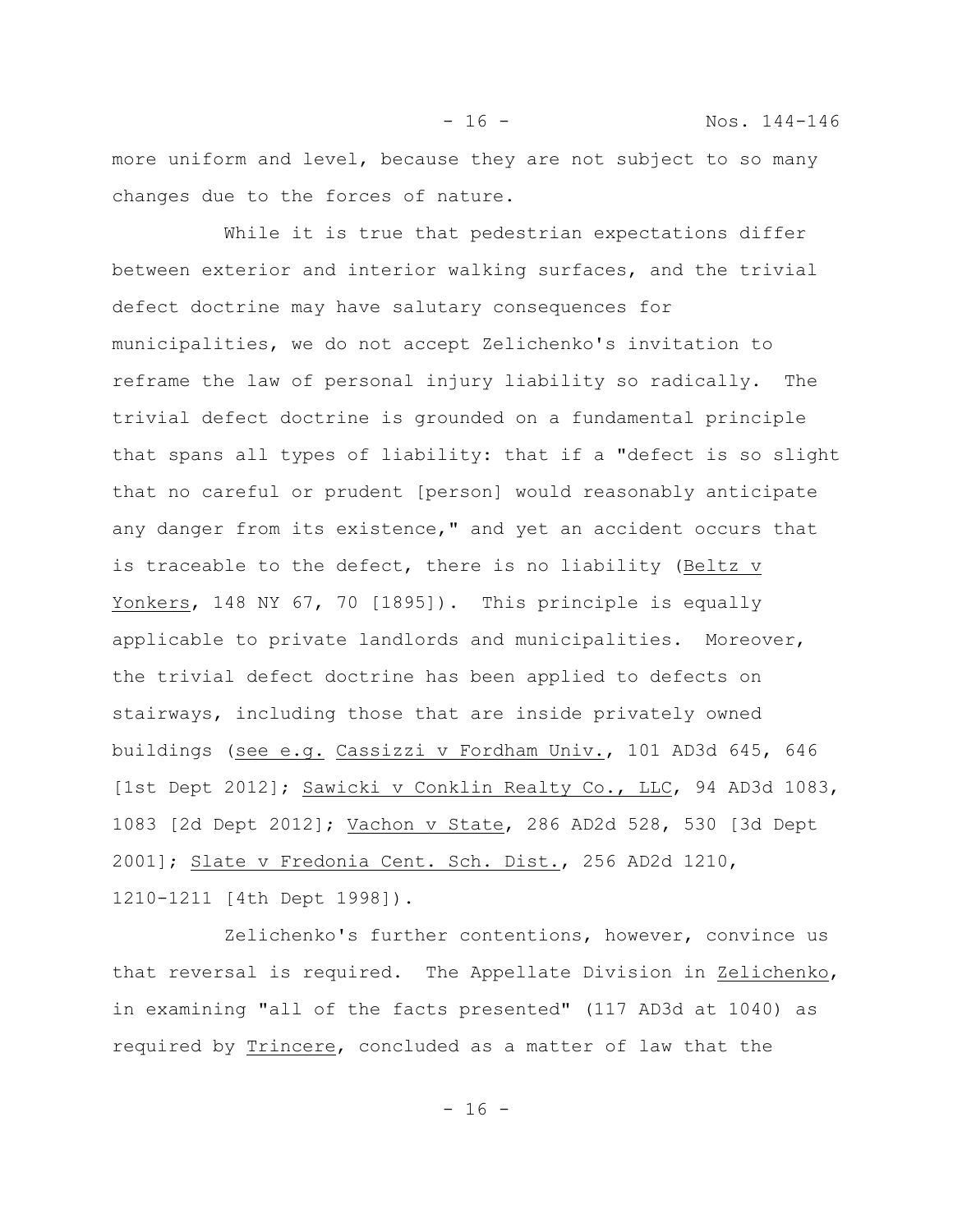defect was trivial, stating in particular that the "chip" was "located almost entirely on the edge of the . . . step . . . and not on the walking surface" (id.). This was error.<sup>4</sup>

In particular, viewing the evidence in the light most favorable to Zelichenko, as we must in this procedural posture, we conclude that the Appellate Division erroneously decided that the "chip" was not on the walking surface of a step tread. Zelichenko's expert, Sokoloff, citing Professor Templer, explained that, when descending a stairway, a human "foot can make contact with the end of the nosing" so that the walking surface of a step tread extends to the nosing. Indeed, in the photograph in the record of a foot positioned next to the "chip," the toe of the shoe extends across and over the nosing in a way

<sup>&</sup>lt;sup>4</sup> The Second Department has attached significance to whether a defect was on "the walking surface" of a stairway in a number of recent cases. In Maciaszek v Sloninski (105 AD3d 1012, 1013 [2d Dept 2013]), the Second Department held a hole in a staircase to be trivial as matter of law on the basis of circumstances that included that the hole "was one inch in diameter, half an inch deep, and located at the edge of the step." In Grosskopf v 8320 Parkway Towers Corp. (88 AD3d 765, 766 [2d Dept 2011]), the court held that the alleged defect "consisted of a chip measuring less than two inches wide, located almost entirely on the nosing of the . . . step . . . and not on the walking surface," and concluded that the "chip" was trivial as a matter of law. In an earlier, distinguishable case, Puma v New York City Tr. Auth. (55 AD3d 585 [2d Dept 2008]), the Second Department held that there was no defective or dangerous condition because the plaintiff's fall in a subway station occurred when his foot became caught in a drainage canal "located at the extreme edge of the stairway tread, underneath the handrail" (id. at 585-586), rather than on a walking surface. We take no position on whether these cases were correctly decided.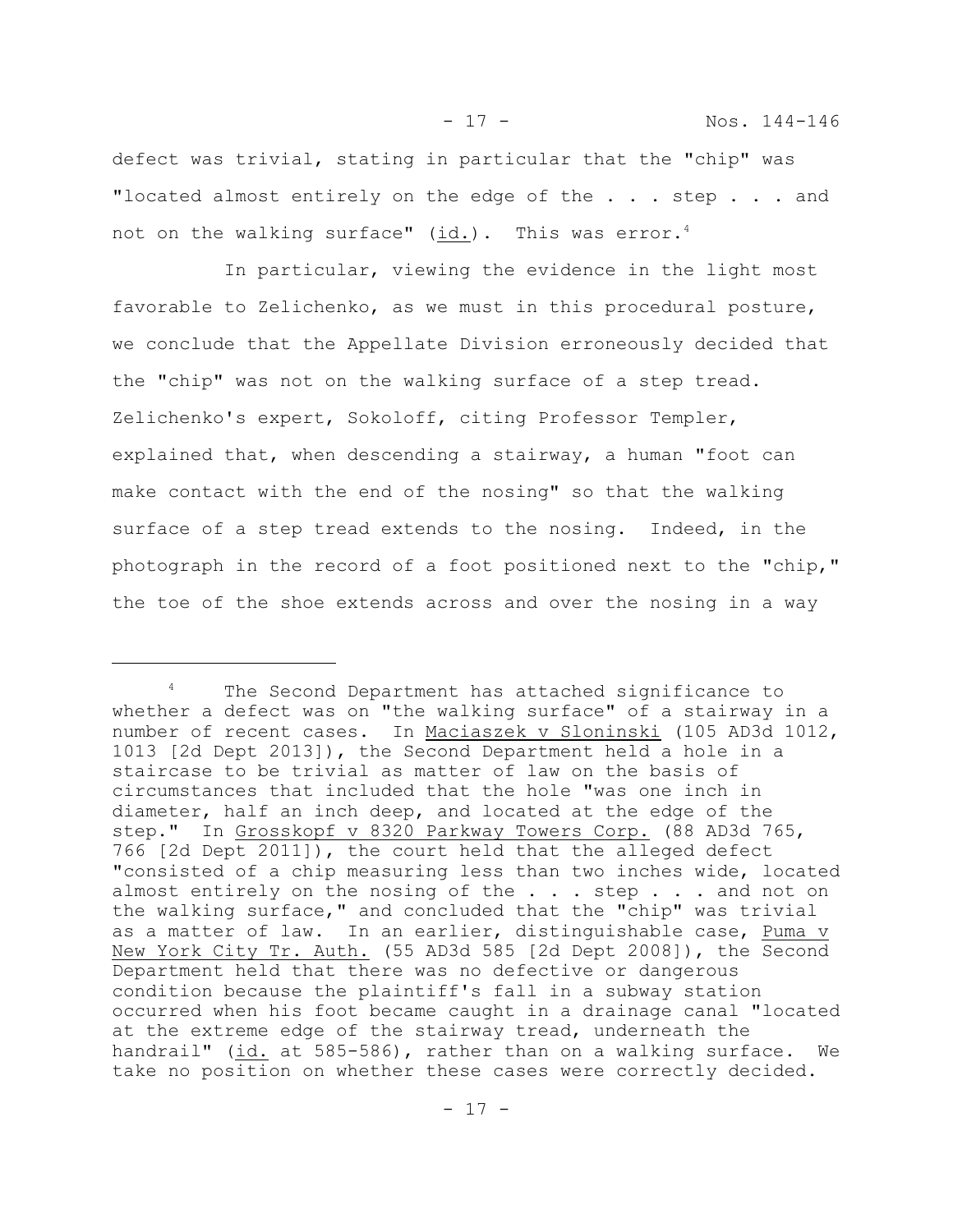- 18 - Nos. 144-146

that does not appear forced or unnatural.

Moreover, even if there were room on the step for a person to place his or her foot behind the defect, it would not follow as a matter of law that the defect is "not on the walking surface." That a person may place his or her foot on a step in such a way as to avoid the nosing does not imply that every person will always do so. What counts here is not whether a person could avoid the defect, but whether a person would invariably avoid the defect while walking in a manner typical of human beings descending stairs. A defect underneath a handrail (see Puma, 55 AD3d at 585-586) will presumably not be on the walking surface, but a defect in a place where a person may in the normal course of events place the weight of his or her body, resting on a foot, may be on the walking surface.

Here, the step tread had a missing piece, of irregular shape, 3 1/4 inches in width and at least 1/2 inch in depth, on the nosing of the step, where a person might step, and the record contains an expert affidavit explaining the necessity for step treads to be of uniform horizontal depth. After examining all the pertinent facts and circumstances of this case, as we are required to, we conclude that a material triable issue of fact exists regarding whether the defect was trivial.

For these reasons, the Appellate Division erred in concluding that the defect was nonactionable. Moreover, we agree with Supreme Court that an issue of fact exists as to actual or

- 18 -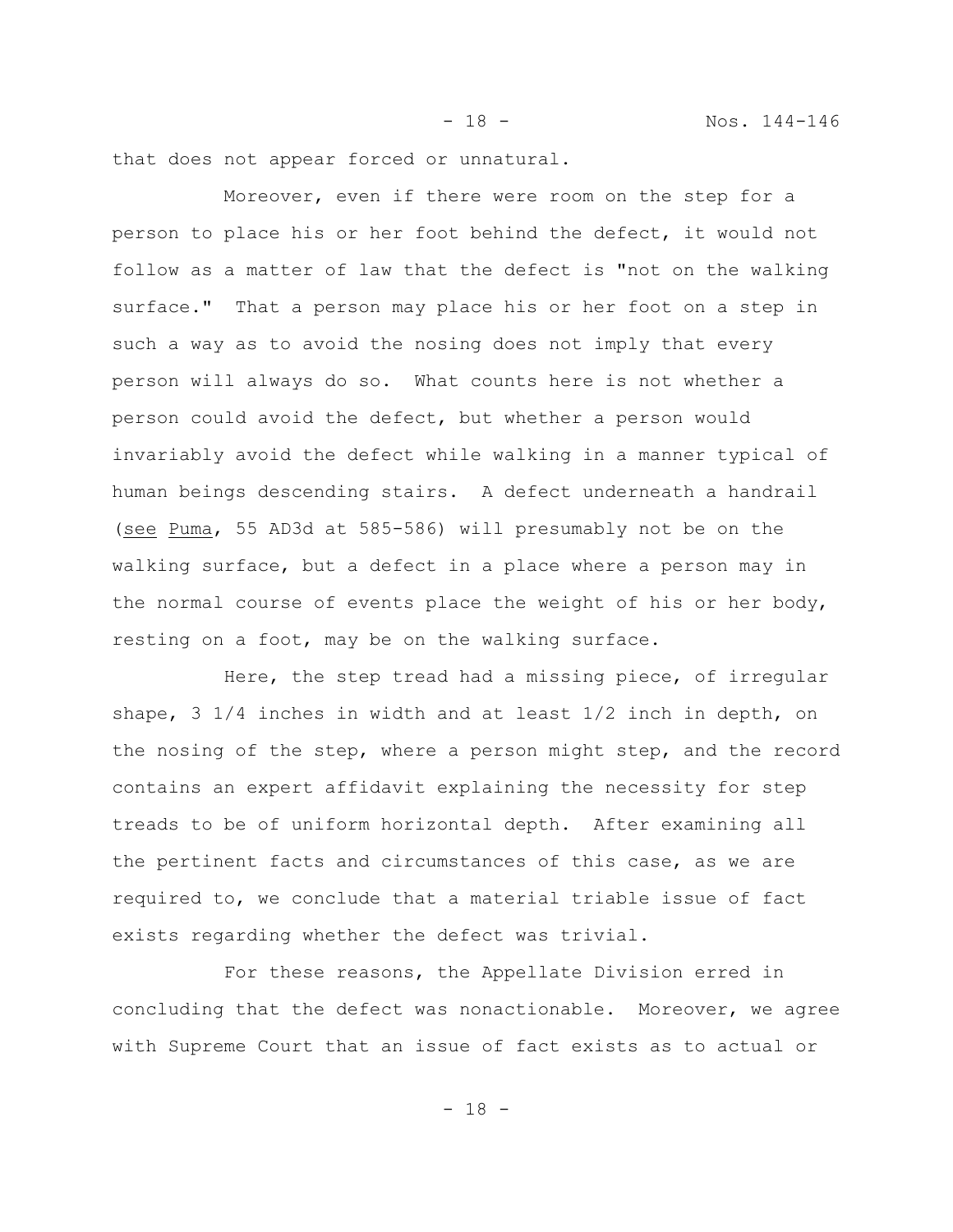constructive notice (see generally Gordon v American Museum of Natural History, 67 NY2d 836, 837 [1986]; Taylor v New York City Tr. Auth., 48 NY2d 903, 904 [1979]). Therefore, the Appellate Division erred in granting 301 Oriental's summary judgment motion.

## VII.

In Adler, the summary judgment record, which included deposition testimony and indistinct photographs, but no measurements of the alleged defect, is inconclusive. Without evidence of the dimensions of the "clump," it is not possible to determine whether it is the kind of physically small defect to which the trivial defect doctrine applies. We hold that defendant failed to meet its initial burden of making a prima facie showing of entitlement to judgment as a matter of law. The burden therefore did not shift to Adler to establish the existence of a material triable issue of fact.

We do not imply that there are no cases in which a fact-finding court could examine photographs and justifiably infer from them as a matter of law that an elevation or depression or other defect is so slight as to be trivial as a matter of law (see e.g. Outlaw v Citibank, N.A., 35 AD3d 564, 565 [2d Dept 2006] ["The photographs of the stair introduced into evidence by the plaintiff show the patch to be a small, worn, rectangular-shaped area on the metal safety treads at the edge of the step. It has no sharp edges and appears shallow"]; Julian  $v$ 

- 19 -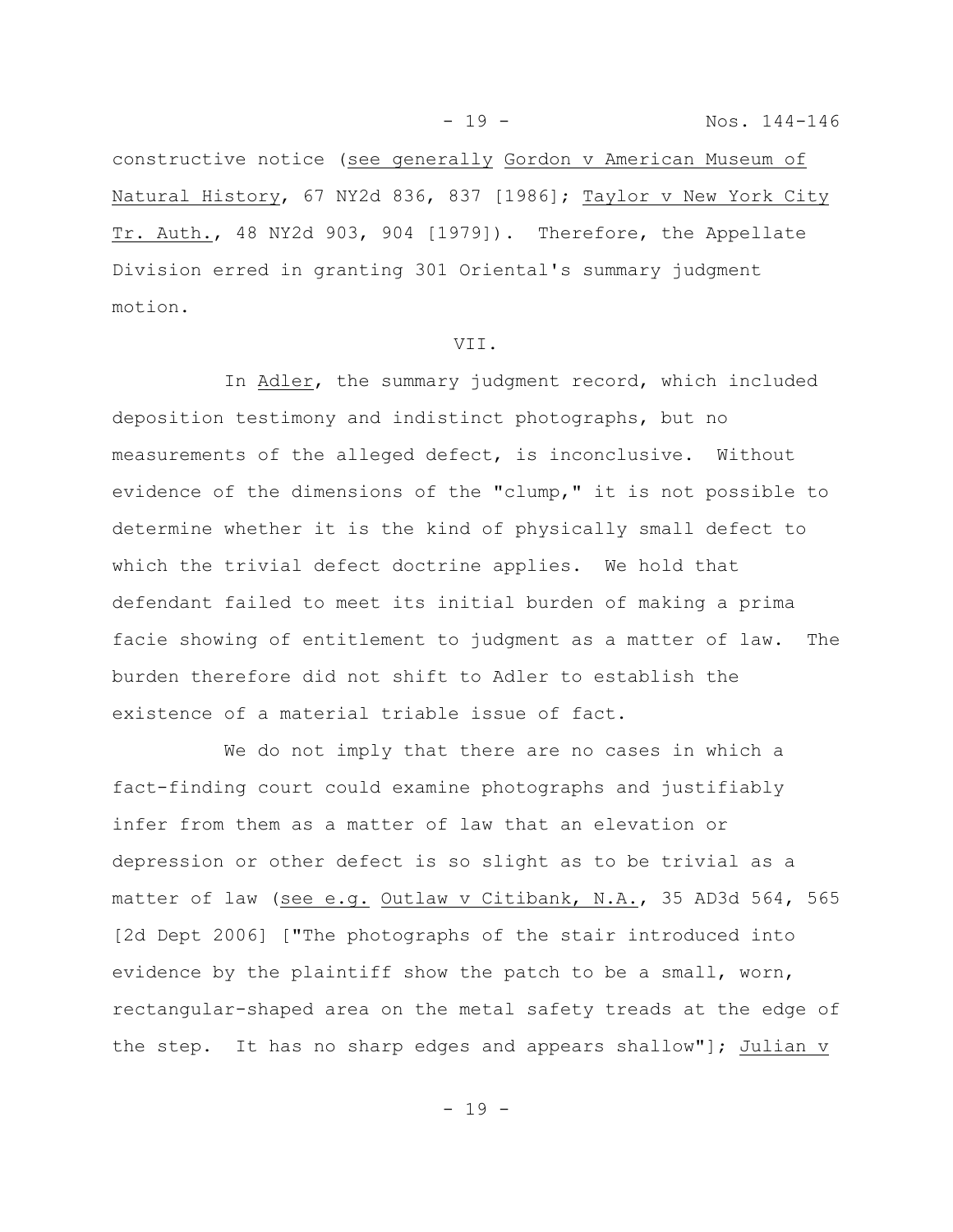Sementelli, 234 AD2d 866, 867 [3d Dept 1996] ["Our examination of those photographs shows only a slight height differential between two slabs of the sidewalk"]). Photographs that are acknowledged to "fairly and accurately represent the accident site may be used to establish that a defect is trivial and not actionable" (Schenpanski v Promise Deli, Inc., 88 AD3d 982, 984 [2d Dept 2011]). But we hold that the photographs in this case, whether alone or combined with the deposition testimony, cannot support a ruling of triviality as a matter of law.

- 20 - Nos. 144-146

For this reason, we agree with Adler's principal argument that the Appellate Division erred in holding that the alleged defect was trivial. Contrary to Adler's subsidiary contention, however, the Appellate Division committed no error in declining to rule on the notice issue, after it ruled in defendants' favor on another basis. A defendant moving for summary judgment in a slip-and-fall case is not obliged to demonstrate lack of notice if it can prevail on another ground (see generally Bachrach v Waldbaum, Inc., 261 AD2d 426, 426 [2d Dept 1999]; Colt v Great Atl. & Pac. Tea Co., 209 AD2d 294, 294-295 [1st Dept 1994]).

Nevertheless, because we rule against defendants on their other ground, we must consider the notice issue, and we hold that defendants failed to meet their burden to make a prima facie showing that they neither created nor had notice of the defect as a matter of law. The deposition testimony left

 $-20 -$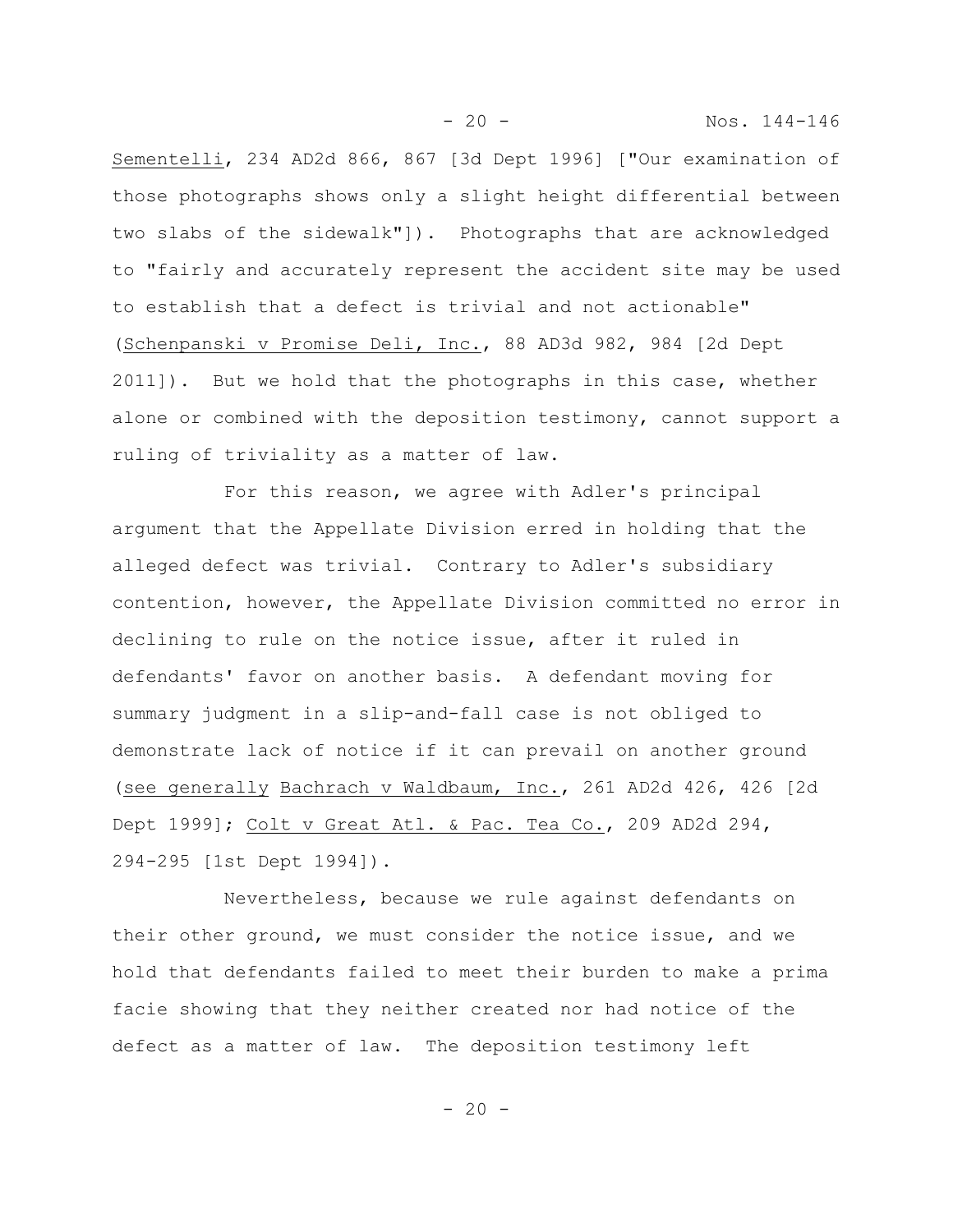significant doubt as to who painted the staircase, when it was painted, and whether the "clump" was "visible and apparent and . . . exist[ed] for a sufficient length of time prior to the accident to permit defendant's employees to discover and remedy it" (Gordon, 67 NY2d at 837).

### VIII.

Trincere stands for the proposition that a defendant cannot use the trivial defect doctrine to prevail on a summary judgment motion solely on the basis of the dimensions of an alleged defect, and that the reviewing court is obliged to consider all the facts and circumstances presented when it decides the motion. Summary judgment should not be granted to a defendant on the basis of "a mechanistic disposition of a case based exclusively on the dimension[s] of the . . . defect" (Trincere, 90 NY2d at 977-978), and neither should summary judgment be granted in a case in which the dimensions of the alleged defect are unknown and the photographs and descriptions inconclusive (see section VII, discussing Adler). Moreover, in deciding whether a defendant has met its burden of showing prima facie triviality, a court must -- except in unusual circumstances not present here -- avoid interjecting the question whether the plaintiff might have avoided the accident simply by placing his feet elsewhere (see section VI, discussing Zelichenko). In sum, there are no shortcuts to summary judgment in a slip-and-fall case.